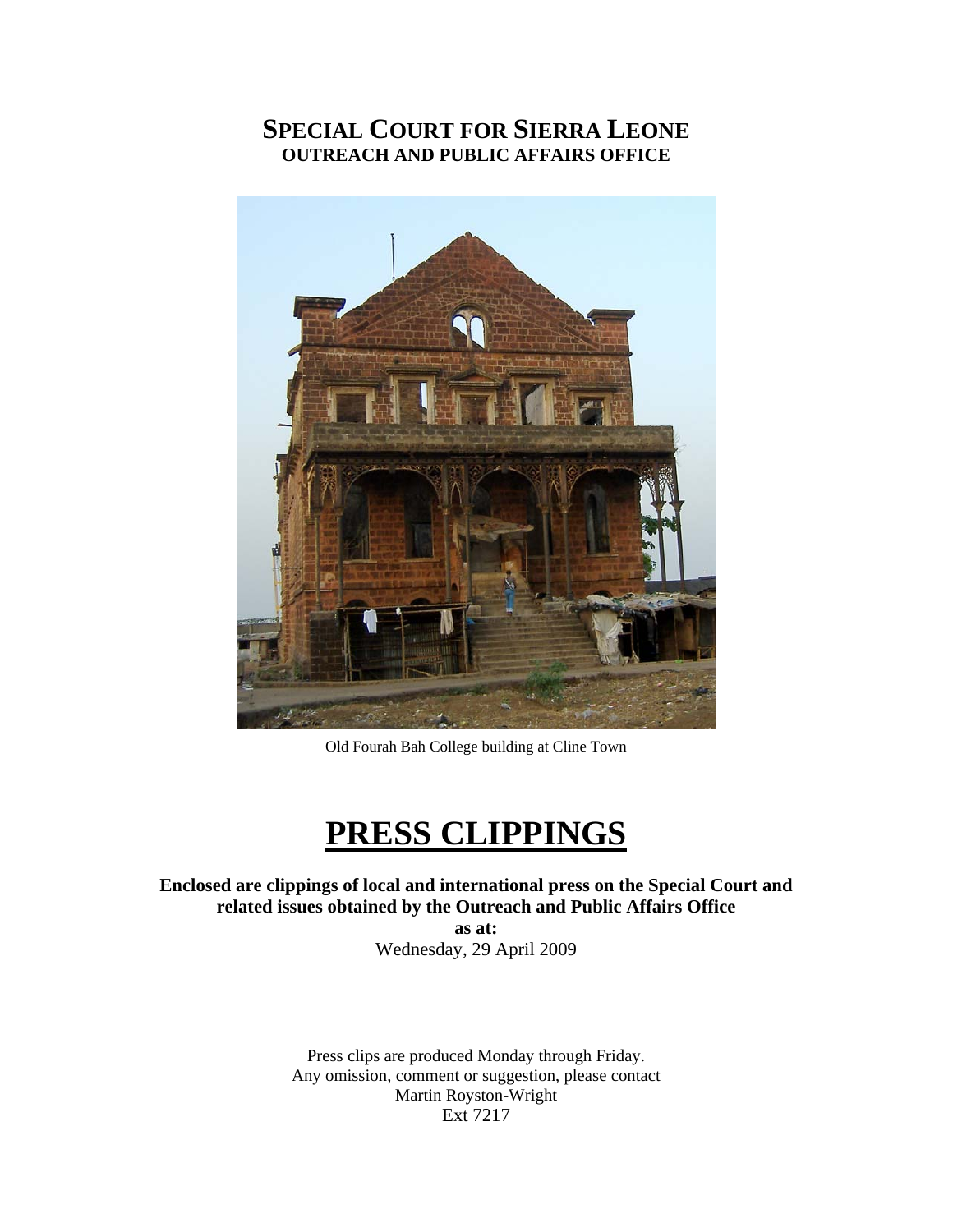| <b>Local News</b>                                                                |           |
|----------------------------------------------------------------------------------|-----------|
| Salone Institute of International Law Inaugurated / Awoko Online                 | Page 3    |
| Sierra Leone Civil / Rebel war - Is De Beers Accountable? / Sierra Express Media | Pages 4-5 |
| <b>International News</b>                                                        |           |
| Sierra Leone: Special Court Wraps Up, But Has Justice Been Done? / AllAfrica.Com | Pages 6-7 |
| Congo Ex-Rebel 'Working With UN' / BBC Online                                    | Pages 8-9 |
| Nobel Laureate Launches UN-Backed Truth Commission in Solomon Islands / UN News  | Page 10   |
| Hariri Suspects' Release Ordered / BBC Online                                    | Page 11   |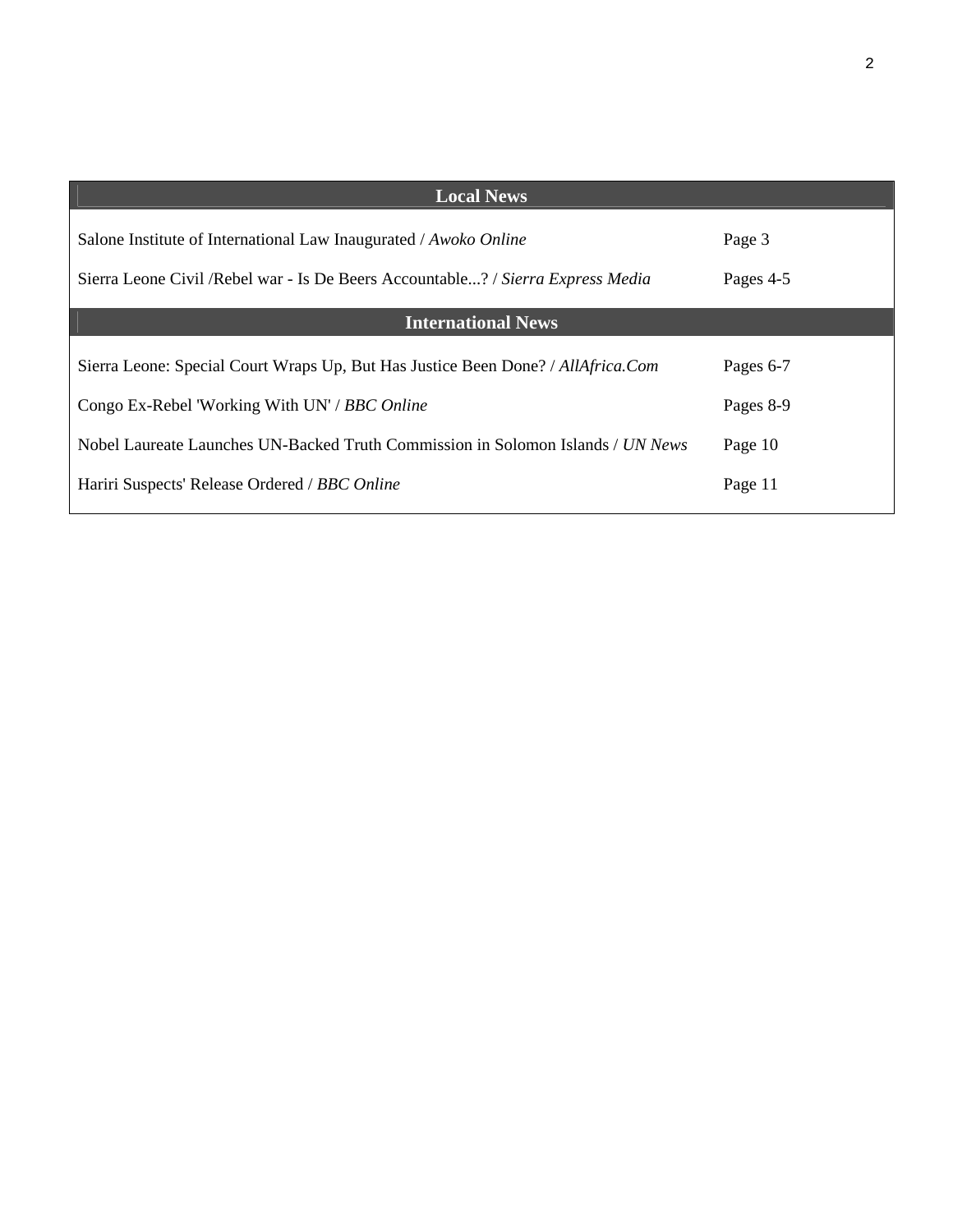#### **Salone Institute of International Law Inaugurated**

At the Special Court for Sierra Leone, the Sierra Leone Institute of International Law was inaugurated as a center intended to create a vehicle through which the interest of the country and others in the sub region on international rule of law can be further explored.

In his inaugural speech foundation member of the Institute Ambassador Allieu Kanu who was also the Chairman of the occasion said that the Institute of International law should also stand as a testament to the very impact that international law can have on the lives of individuals in the betterment of the human condition and on helping countries achieve sustainable peace and prosperity.

Ambassador Kanu stressed that a predictable legal system with a participatory law-making process, impartial law enforcement mechanisms and a fair, transparent and effective adjudication system is essential to the credibility of the law as a means to protect individuals against lawless acts of private individuals and organizations or the arbitrary use of State authority.

The Institute he went on will be a center for "academic excellence on International law in Sierra Leone and the region and will focus on the promotion of fundamental principles of international law and its progressive development."

The Chairman said that a strong rule of law, requires a strong foundation and fair and effective application of legal rules, and it also requires strong institutions to develop, support, strengthen and defend legal rules. Ambassador Allieu Kanu added that the fact that the court's legacy is something it has been concerned about from the very beginning sets the Special Court miles apart from any International court that has come before, and sets the bar very high for those that are coming after it.

He echoed that Special Court is not responsible for the Institute but its presence in the country has greatly contributed to the interest of Sierra Leoneans across the country in International law.

The President of the Institute Justice Abdul Koroma in his statement read by the MC Abdul Rahman Kamara, it was stated that because of the shocking civil war that it endured, the country made and continues to make, notable contributions to the international community's efforts to curb the illicit trade in small arms and light weapons, efforts to combat the child soldier phenomenon, efforts to regulate and combat the global trade in conflict diamonds and develop credible systems of individual accountability to assist societies transiting from "collective trauma" to "collective peace."

The aims and objectives of the institute President Kamara said was to "investigate and record our contribution to the development of international law. It also aims at disseminating and advocating respect for international law, particularly human rights and international humanitarian law, with a view to ensuring their respect and preventing their violation as we experienced during the civil war." The Institute he went on also aspires to work with other institutions of human rights, international humanitarian law, international justice, and members of the country's civil society to contribute to local and international dialogue, to advance the cause of human rights, justice and international rule of law in Sierra Leone. Justice Bankole Thompson one of the vice presidents of the institute said that the establishment of the institute as an autonomous institution, academic and professional entity can be perceived in a collateral context as the realization of a juristic vision of the architects of the Special Court, as an institution designed to arrest and eradicate the phenomenon of impunity that is now regrettably, the bane of modern civilization.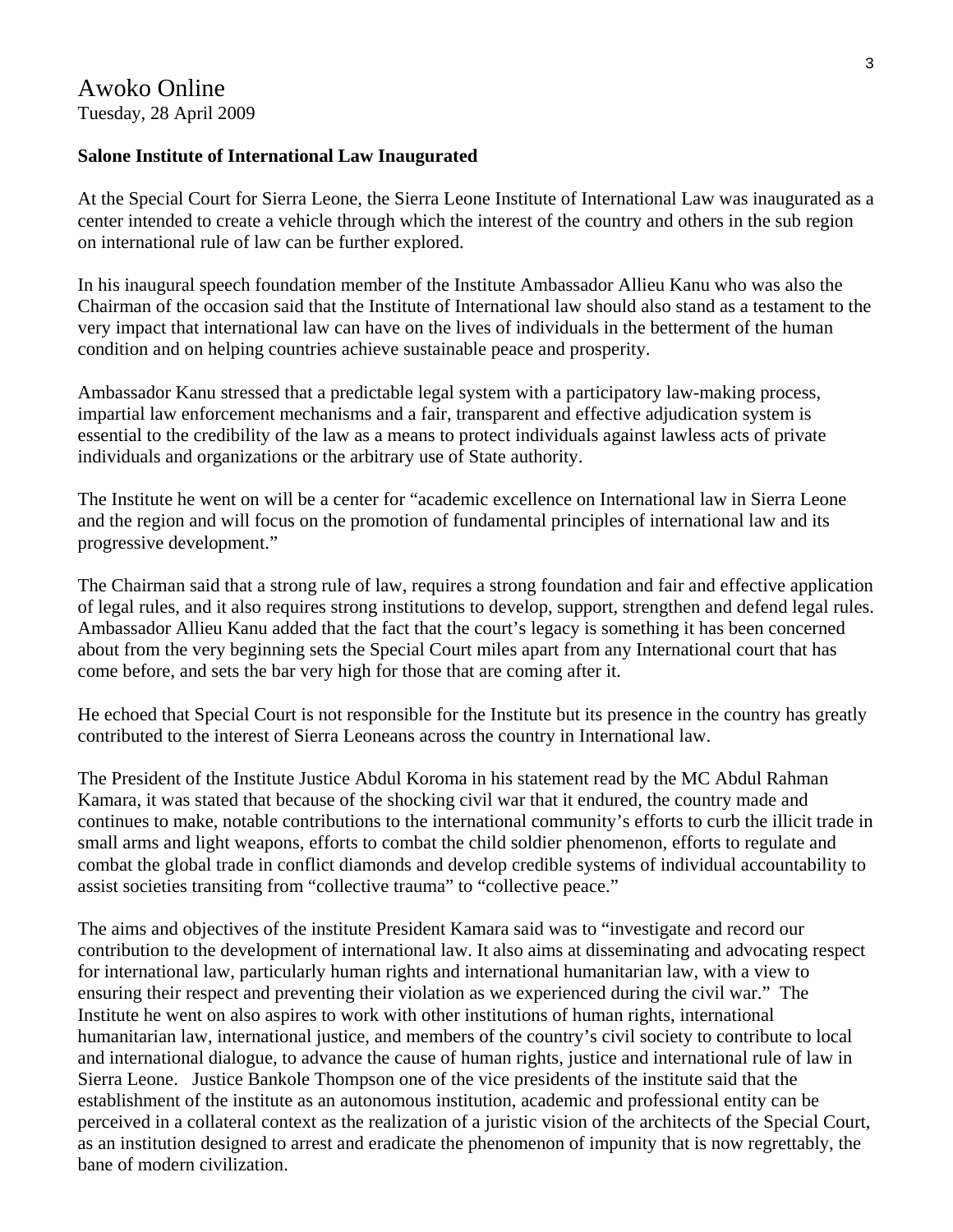# Sierra Express Media

Tuesday, 28 April 2009

#### **Sierra Leone Civil/Rebel war - Is De Beers accountable under the Alien Tort Claims Act?**

#### Al-Aziz Turay, USA

After reading the Fordham University School of Law/International Law School Journal on a Lexis Nexis' academic document, I came to understand the purpose of this article. There appears to be a finger pointed at "De Beers" a diamond mining and buying company, based in South Africa. De Beers had offices in almost all diamond mining countries in the region of Africa. De Beers is believed to have played a major role in the civil/rebel wars in Sierra Leone, Democratic Republic of Congo, and Angola because they are diamond producing countries.

The article outlined the crimes committed by insurgents in the above mentioned countries such as: torture, killing, raping women and girls in front of their parents or husbands, amputation of limbs and other bodily parts such as female breast, and tongues, conscripted children as rebel fighters, forcing defenseless civilians to eat their feces, burned human beings alive, and of course looted properties and then sold them to unscrupulous buyers, such as De Beers.

Upon finishing the article, I strongly believe that "De Beers" is liable for prosecution under the Alien Tort Claims Act (ATCA), as well as under criminal proceedings for their actions in Sierra Leone. De Beers played a key role in fueling the war through illegal business activities in conflict (blood) diamonds with insurgents group in Sierra Leone. De Beers deliberately and knowingly bought illicit diamonds from those ruthless and un-sympathetic rebel fighters. I believe in one way or the other, De Beers helped the insurgents group to continue committing crimes against humanity by funding those fighters. De Beers helped the rebels to become more sophisticated in human rights violations.

Taking the above acts into consideration, it could be seen that De Beers, aided and abetted those perpetrators of crimes against humanity. Due to these reasons, I believe that De Beers violated law of nations and human rights code of conduct.

In 1998, the United Nations Security Council (UNSC), introduced resolution 1176 in support of resolution 1173. The said resolutions were passed to stop the direct or indirect trade on "conflict (blood) diamonds" from insurgents groups to smugglers. This resolution also mentioned illicit buying companies. Recently, the United Nations reported that De Beers is believed to have been involved in the above practice of illicit buying of "conflict diamonds" from Sierra Leone, Angola, and Democratic Republic of Congo (DRC). The insurgents groups in Sierra Leone (Africa) engaged in illicit mining and selling of diamonds and then used the money to buy weapons to continue torturing and killing innocent peoples in these countries. The plain truth is, had it not been for the illegal diamond sales in exchange for weapons, the war would have finished long ago because the insurgents would not have the money to buy weapons to intimidate and kill their victims (innocent and defenseless people).

The (UNSC) fought hard and imposed a ban on all direct or indirect sales of diamonds from Sierra Leone not officially certified by the democratic government. Despite the request of the United Nations to all countries and business entities, De Beers took this opportunity to become the single source buyer, and then continued to buy "blood diamonds" from the rebels/insurgents. Worst of all, most of these diamonds were looted by rebels from the government and defenseless people. As a matter of fact, knowingly accepting or buying looted items alone, in itself is a crime and a violation of law of nations. With no regard for the U.N. and the people of Sierra Leone, De Beers continued operating in the illegal diamond business. They dealt with the insurgent group because they get those diamonds from the rebels at a very cheap price and then make a huge profit to enrich the company. De Beers did not use legal means to get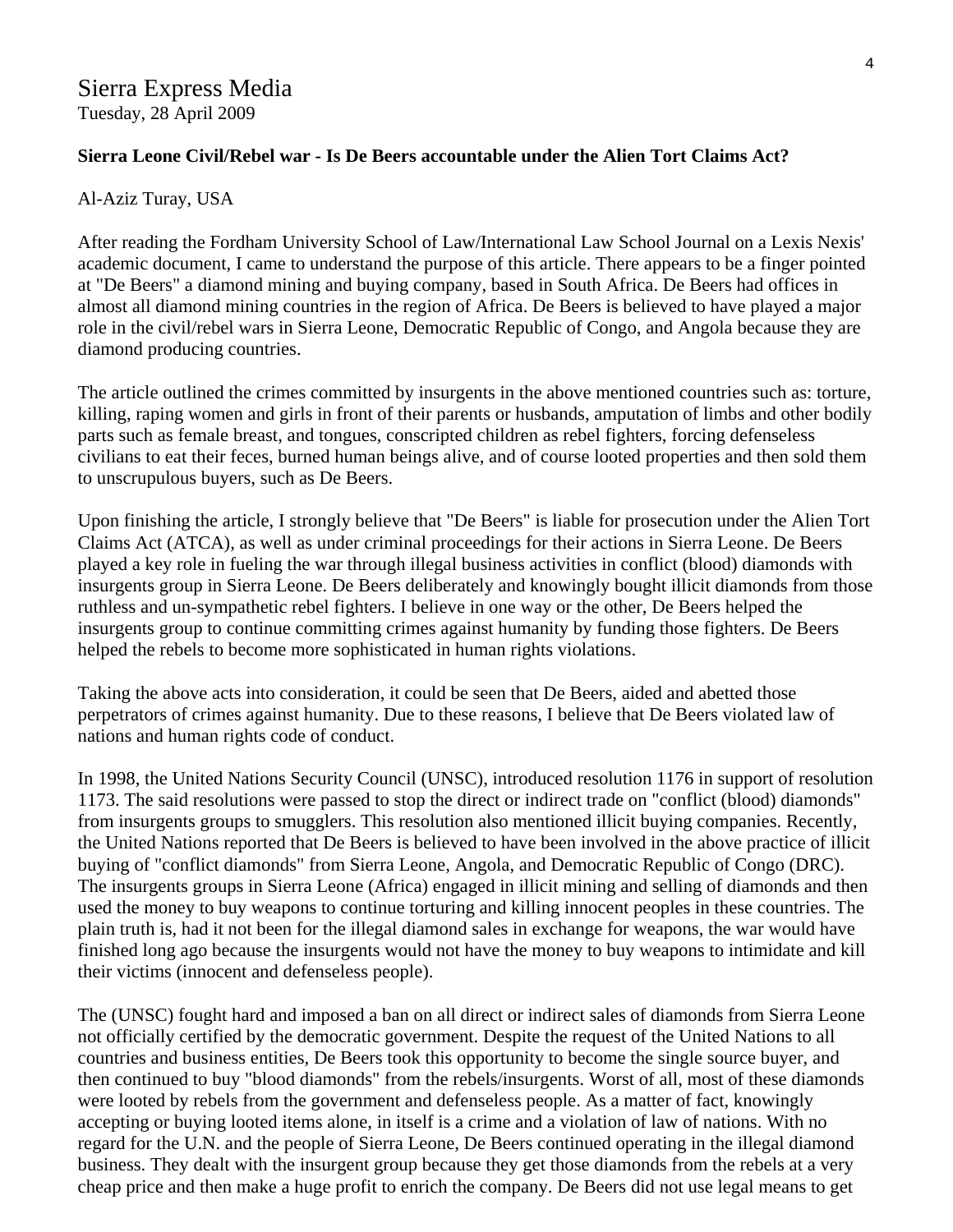the diamonds. It can be clearly shown how they aided and abetted the insurgents and smugglers to cripple the country's wealth (economy), and at the same time exposed its people (citizens) to possible human rights abuses and violations. De Beers directly or indirectly engaged in funding insurgents and smugglers to destroy nations.

De Beers alleged their offices were closed during the war in Sierra Leone. Yes, their offices were physically closed, that is true. However, they had agents buying diamonds for them underground. By aiding I mean: De Beers assisted the insurgent in buying their cheap "blood diamond" in exchange for cash and weapons. By abetting I mean: De Beers with their financial resources, facilitated the Revolutionary United Front (RUF) rebels/insurgents' movement to continue their violation of law of nations. De Beers's efforts and contributions, by direct or indirect funding means prolonged the civil war (human rights violations) in Sierra Leone. The war lasted longer than it supposed to, because the insurgents were getting money and weapons from blood diamond trade with De Beers. During the war eras' in Sierra Leone, little or no legal diamond mining was going on. All mining was done illegally by rebels at that time (1991-2002).

By the meaning and interpretation of the ATCA, I think even without personal jurisdiction, the bottom line is De Beers, in one way or the other, is in violation of human rights code of conduct and would be guilty of crime against humanity as well as law of nations. De Beers funded armed bandits who caused mayhem; they killed innocent people. This company is a guilty party to the civil/rebel wars in Africa.

Stay with Sierra Express Media, for your trusted place in news!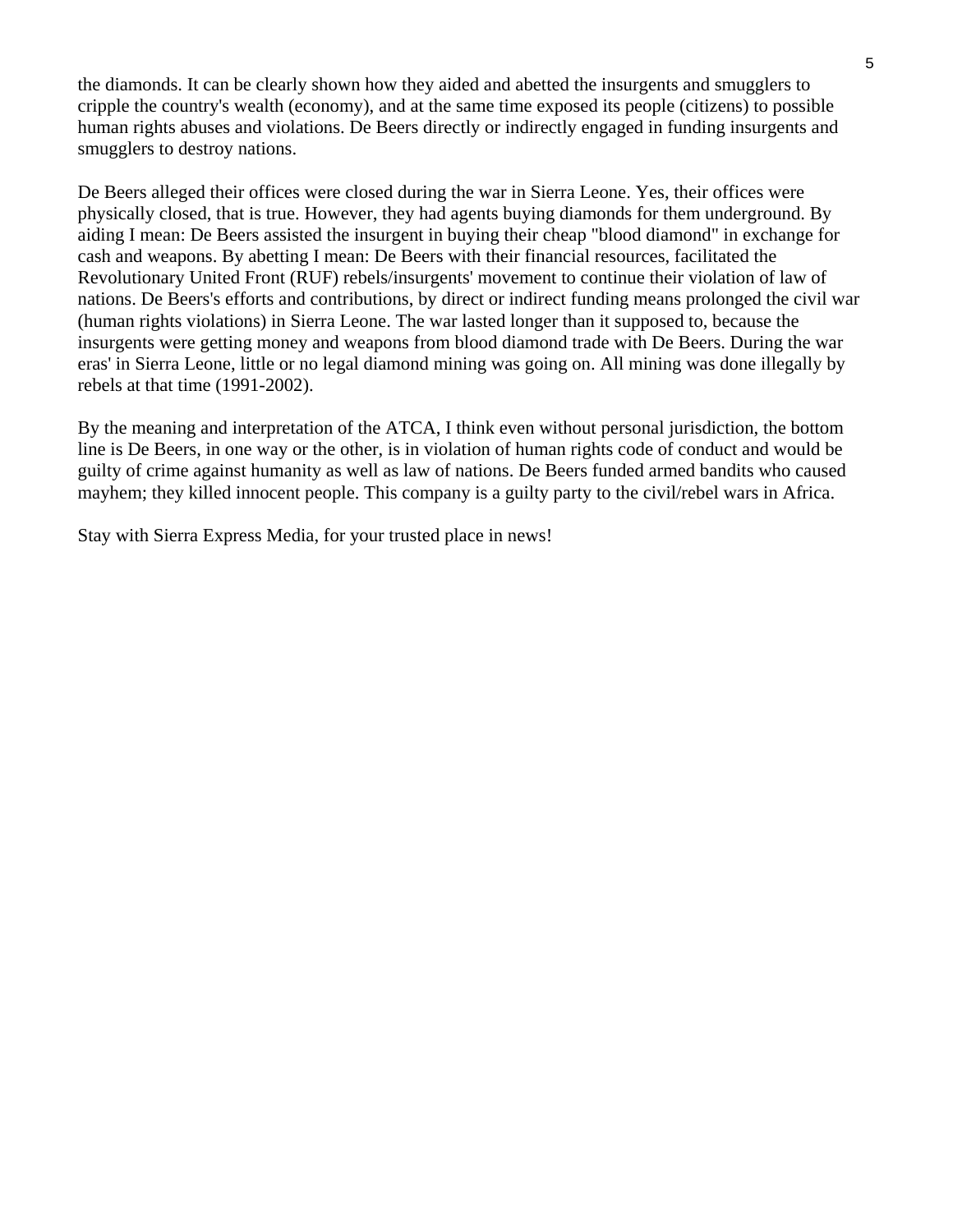### **Sierra Leone: Special Court Wraps Up, But Has Justice Been Done?**

Lansana Fofana

On Apr. 8, the UN-backed Special Court for Sierra Leone passed sentences on three former commanders of the Revolutionary United Front (RUF), bringing to an end the trials of militia leaders deemed responsible for atrocities committed during the country's bloody civil war, fought from 1991 to 2002.

Issa Sesay, the interim leader of the RUF after the death of its founder Foday Sankoh, field commander Morris Kallon and chief of security Augustine Gbao were found guilty of war crimes, crimes against humanity and serious violations of international humanitarian law. The three were slammed with a total of 117 years in prison.

In 2008, members of the two other factions involved in the conflict were tried on similar charges. Three leaders of the Armed Forces Revolutionary Council (AFRC) and two from the pro-government Civil Defence Force (CDF) were all found guilty and sentenced to lengthy jail terms.

The court was established in 2003, following an agreement between the government of Sierra Leone and the United Nations, to try "those bearing the greatest responsibility" for horrific crimes committed during the conflict.These crimes included murder, rape, sexual enslavement, conscription of children into armed groups, amputations and burning and looting.

"The people of Sierra Leone can now move forward with their lives and put behind them this dark chapter. They now feel a sense of justice and those who think they can get away with impunity must think twice," commented Herman von Habel, the registrar of the Special Court.

The court may have sent the war criminals to jail but for their victims, the agony still remains.

Fatmata Kamara, had both her legs chopped off by rebel fighters when they invaded the capital Freetown, in January 1999. Ten years after that ghastly incident, she has been permanently condemned to begging for alms on the city's streets. She is supported by her two children, aged 16 and 14, who push her in a wheel chair. Before her amputation, she was a hair-dresser and owned a salon downtown.

"I still remember that fateful day when RUF fighters invaded Kissy [an eastern suburb of the city] and slashed my two legs using blunt matchetes and axes. It was a painful and traumatic experience. To date, I still feel the recurring pain and agony," Kamara told IPS.

She is one of hundreds who suffered mutilation of body parts. Thousands more lost their lives and property.

At the end of the war, a Truth and Reconciliation Commission [TRC] was set up to document a proper historic record of the war, why and how it happened and how to prevent its re-occurrence.

The commission recommended national reconciliation and war victims were encouraged to forgive the perpetrators.

However, even after the handing down of sentences, many victims are still bitter. They claim that the excombatants have been rehabilitated and given skills training and cash incentives as part of the reconciliation process, while they the victims have been left on their own, languishing in abject poverty.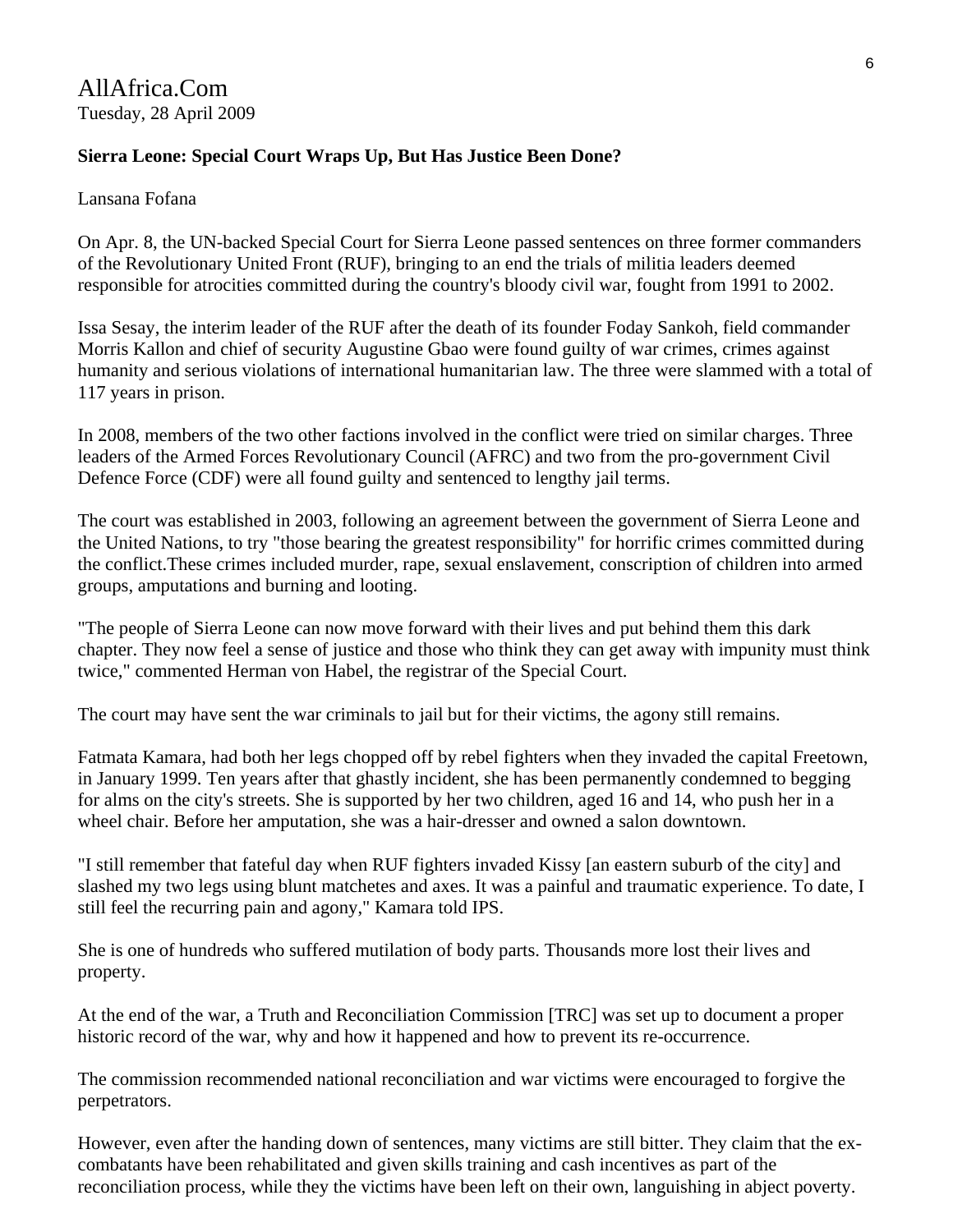"I can forgive but not forget. The scars are all over me - an amputated arm and lacerations on my body. And, when I see those who did this to me, moving freely about, my heart races back and I feel even bitter," Jabati Mambu, who plays soccer for the National Amputee team as a way of rebuilding his life, told IPS.

He thinks the sentencing of eight militia commanders, is not enough to restore the dignity of victims, or even make them feel justice. Thousands of ex-combatants roam the streets, with some having been integrated into the national security services. The victims are living as destitutes.

Mambu rants: "It makes no sense to me spending millions of US dollars on the prosecution of eight men, at the Special Court, while we the victims live in squalor. This is unfair."

The court's success at ending impunity and preventing a slip into anarchy, has been strongly challenged by analysts here. The historical conditions that triggered the conflict, in the first place, are very much prevalent today: mass poverty, youth unemployment, regional and tribal divide and pervasive corruption.

Political commentator Joseph Taylor says the fundamental causes of social unrest must first be addressed. "I think the authorities have to improve on governance, end corruption, provide jobs for the youths and deliver social services if we are not to once again revert to conflict."

Another contentious issue has been the question of where the convicted war criminals will serve their sentences. Both the Sierra Leonean authorities and their counterparts in the Special Court, say the country's prisons do not meet the requisite international standards, to keep the convicts. The special court has therefore concluded an agreement with Rwanda to take the prisoners, but the convicts and their counsels insist this is unacceptable.

The defence team for the RUF prisoners says it will appeal this at the appeals chamber of the special court. Its argument is that this would violate the rights of its clients and isolate them from meeting their families, friends and loved ones.

Victims want the prisoners must serve out their sentences here in Sierra Leone, the scene of the crimes. They say the prisoners must serve their sentences in Sierra Leone because taking them away would deprive victims of the satisfaction of seeing their tormentors being punished.

With the trials of the ex-Sierra Leonean militia commanders closed, the Special Court now has only one major case that it is dealing with, that of the former Liberian President, Charles Taylor.

Mr Taylor is facing an 11-count indictment, for war crimes and crimes against humanity, at the Hague. His trial was moved from Sierra Leone because it was feared such an exercise would plunge the region into further chaos and war. Relevant Links

The ex-Liberian leader is accused of having provided military support, for RUF rebels fighting in Sierra Leone, in exchange for diamonds. Taylor has denied the charges.

The mandate of the court ends in 2010, but it has since been complaining of a shortfall in its budget, to continue the Taylor trial. Its registry announced recently it has secured some funding from contributing countries that would keep it going till end of June, but that more is still needed.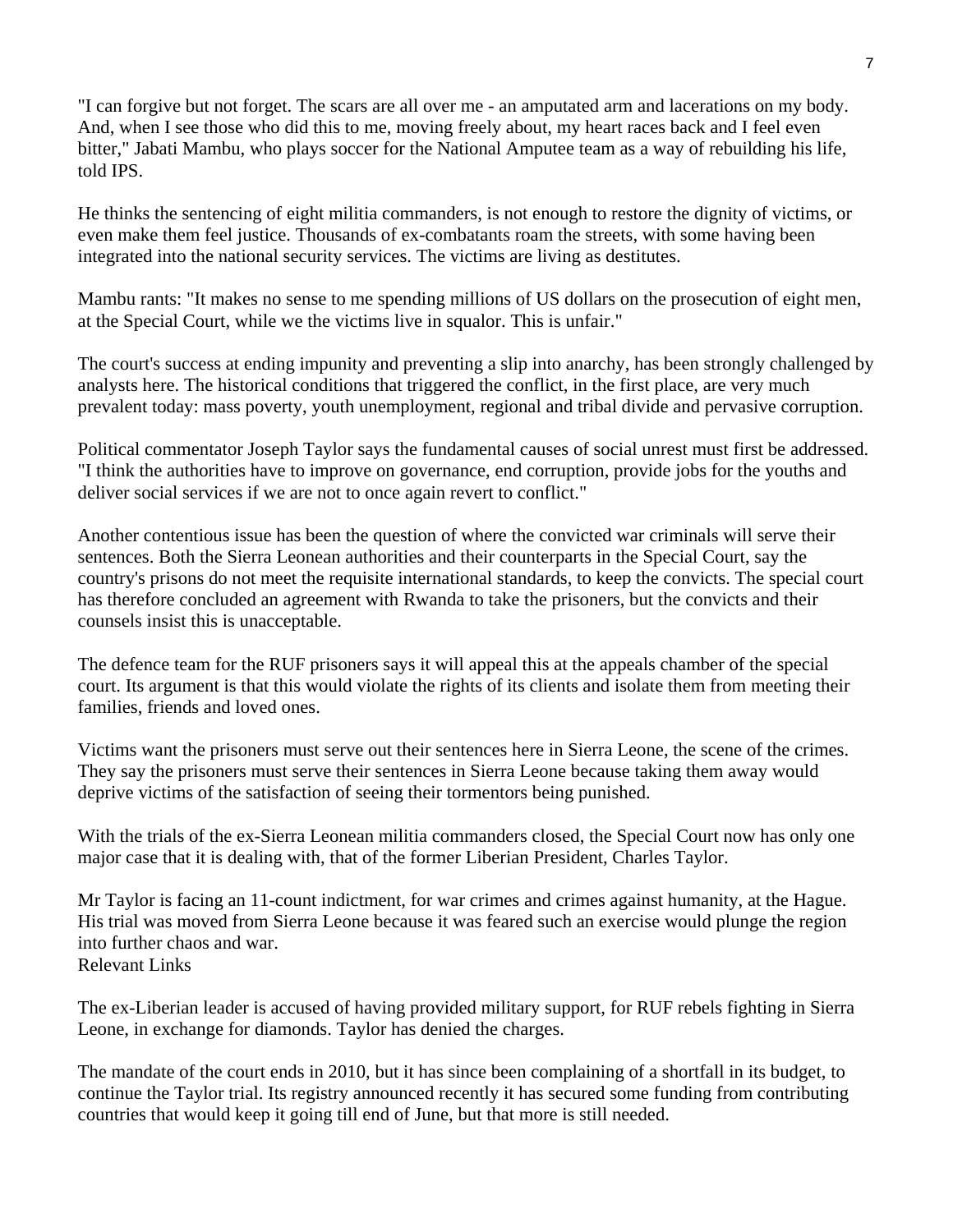BBC Online Wednesday, 29 April 2009

#### **Congo ex-rebel 'working with UN'**

An indicted war criminal is playing a leading role in the UN mission in the Democratic Republic of Congo, according to documents seen by the BBC.

A Congolese army paper suggests ex-rebel leader Gen Bosco Ntaganda has a major part in the command chain, says a BBC correspondent in the country.

The UN-Congolese force is fighting Hutu rebels in the eastern DR Congo.



Bosco Ntaganda has been indicted for allegedly recruiting child soldiers

**Rather than denying or ignoring the role being played by Bosco Ntaganda, the UN should be actively seeking his arrest and transferring** 

,,

**him to The Hague**

Anneke Van Woudenberg Human Rights Watch

The force says Congolese authorities have given assurances that Gen Ntaganda is not involved in joint operations.

Gen Ntaganda - known as "the Terminator" - is wanted by the UN's own war crimes court for alleged forced enrolment of child soldiers in 2002-2003.

#### **'No name'**

The BBC's Thomas Fessy in the capital, Kinshasa, has seen an internal Congolese army document, dated 4 April 2009, which refers to Gen Ntaganda as the deputy coordinator for the joint mission's operations.

Our correspondent says the paper - which notes that Gen Ntaganda spoke during an operations meeting - proves he is playing a major role in the chain of command.

A high-ranking Congolese army official confirmed the former rebel leader was involved in the operations, describing him as an adviser to the operations commander.

The UN's peacekeeping force in DR Congo, which is known as Monuc, denied the report.

"Monuc has been in very close touch with the Congolese authorities working with the Congolese military," spokesman Kevin Kennedy told the BBC's Network Africa programme.

"A document has been shared with Monuc concerning the command for the operations that Monuc is working on with the FADRC (Congolese national army).

"Bosco Ntaganda's name does not appear on that document, so we have from our Congolese counterparts an assurance that he is not part of the command."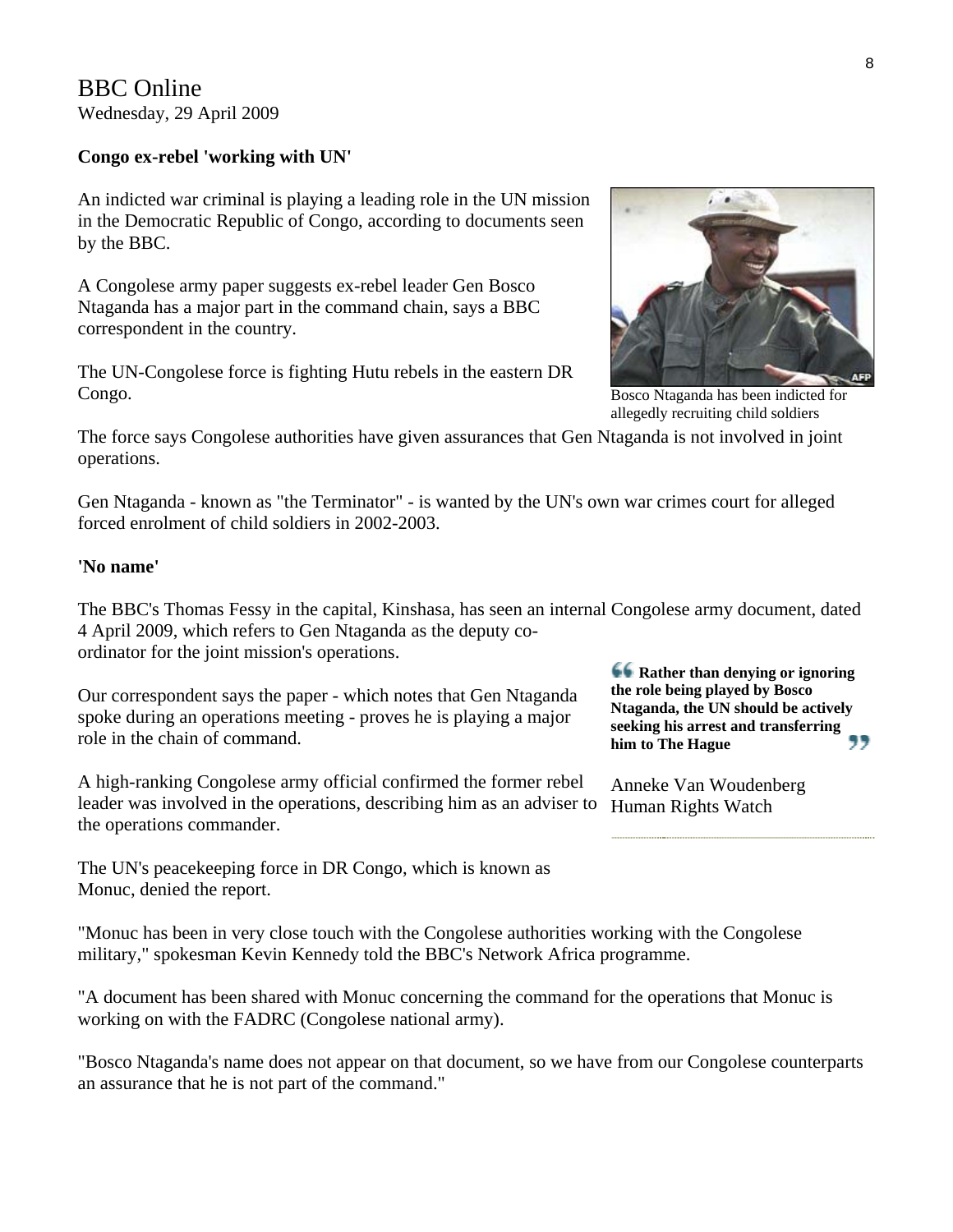#### **'Head in the sand'**

Earlier this year, when the Congolese government said he could be useful in bringing peace to the eastern DR Congo, Monuc said it would not participate in any operation involving an indicted war criminal.

New York-based Human Rights Watch accused Monuc on Wednesday of deliberately ignoring the issue.

"We are very worried by this information and it seems to us that the United Nations is acting like an ostrich with its head in the sand," Anneke Van Woudenberg, the group's senior researcher on DR Congo, told the BBC.

**WHO IS BOSCO NTAGANDA? Known as "the Terminator" Indicted for war crimes; conscripting children to fight Ex-ally of rebel chief Thomas Lubanga, detained at The Hague Ntaganda refused offer of a Congolese army post in 2004 He joined Gen Nkunda's CNDP two years later Split and joined Congolese army in** 

"It's time now this is addressed head on. Rather than denying or ignoring the role being played by Bosco Ntaganda, the UN should be actively seeking his arrest and transferring him to The Hague." **January 2009**

Gen Ntaganda formerly served as chief of staff to Congolese rebel leader Laurent Nkunda in the Tutsidominated rebel militia, the Congress for the Defence of the People (CNDP).

But he joined the national army after splitting in January with Gen Nkunda - who was subsequently arrested in Rwanda.

International Criminal Court judges have said that as deputy head of military operations for another rebel militia, Gen Ntaganda was responsible for seven camps where children were trained.

He is also accused of taking part in that group's attacks when the group used child soldiers.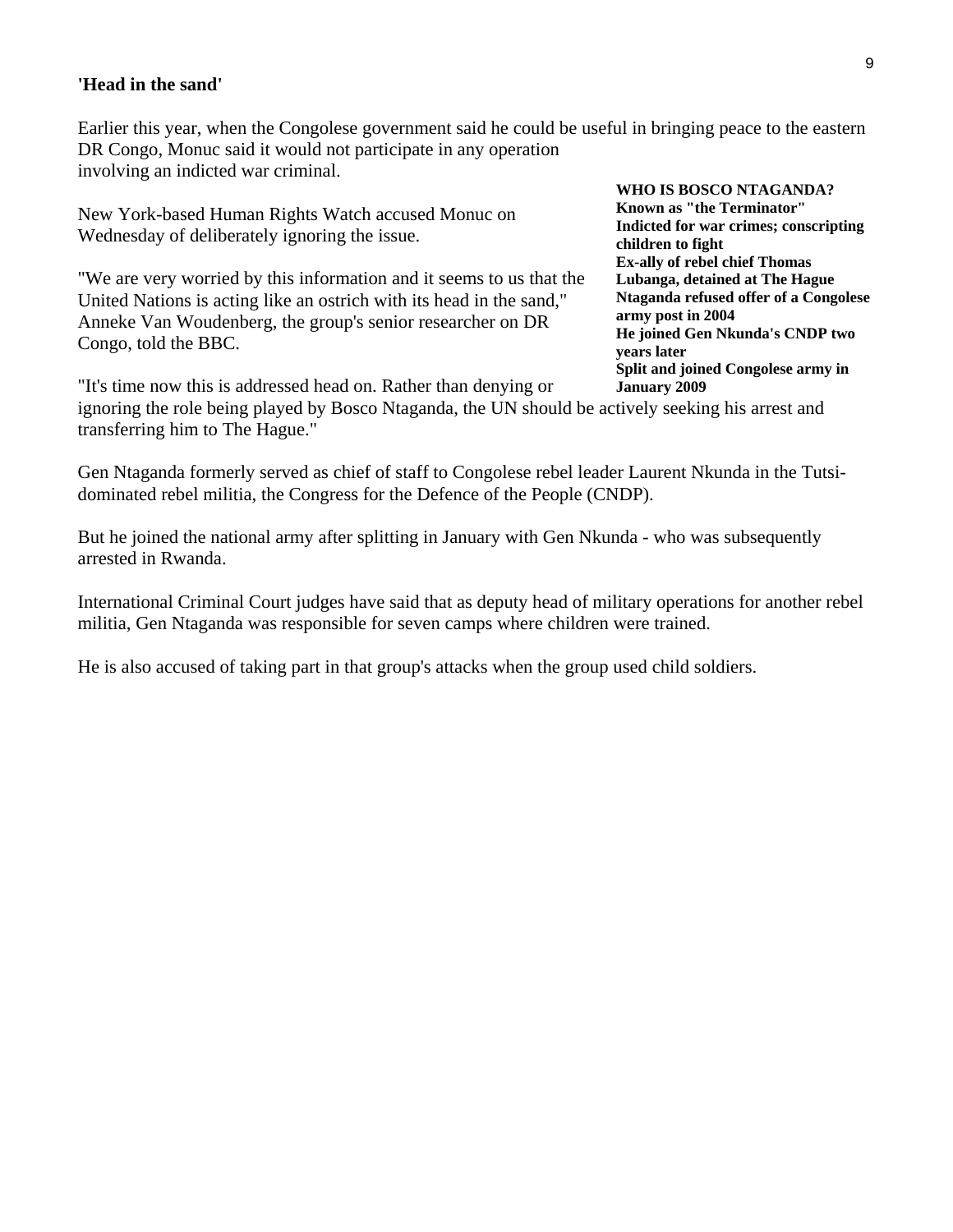# UN News Wednesday, 29 April 2009

#### **Nobel laureate launches UN-backed truth commission in Solomon Islands**

28 April 2009 – Nobel Peace Prize winner Archbishop Desmond Tutu is set to launch the United Nationsbacked Truth and Reconciliation Commission in the Solomon Islands, which will help to bring peace to communities still divided by violence during five years of civil unrest.

"Reconciliation is the number one priority of the government, as it affects the ability of thousands of Solomon Islanders to participate fully in social, cultural and economic life," said Knut Ostby, the UN Resident Coordinator and Resident Representative designate of the UN Development Programme ([UNDP\)](http://content.undp.org/go/newsroom/2009/april/archbishop-tutu-opens-solomon-islands-truth-and-reconciliation-commission.en) for Solomon Islands.

The Commission will for the first time provide a forum for victims and perpetrators to speak publicly about the violence that took place from 1998 to 2003, according to a UNDP news release.

The signing of the Townsville Peace Agreement in 2000 and the arrival of the Regional Assistance Mission to the Solomon Islands in 2003 – an international peacekeeping and development mission – brought an end to active conflict and restored law and order.

However, outstanding grievances remain unresolved in a society which still places high value on traditional means of reconciliation over formal judicial proceedings, UNDP stated.

The Commission is an independent body, comprising three national and two international commissioners. It is supported by, among others, the Governments of Solomon Islands, Australia and New Zealand; the European Commission; the International Centre for Transitional Justice; the Office of the High Commissioner for Human Rights; and UNDP.

Archbishop Tutu, who arrived in the capital, Honiara, today to officially launch the new body, is deeply revered in the largely Anglican South Pacific country, both for his role in chairing his own country's Truth and Reconciliation Commission and for his commitment to promoting human rights and opposing racism.

"We are truly fortunate to have one of the elder statesmen of truth commissions and victims' rights here to assist with the formal opening of the Solomon Islands Commission," said Mr. Ostby. "UNDP is proud to support this initiative."